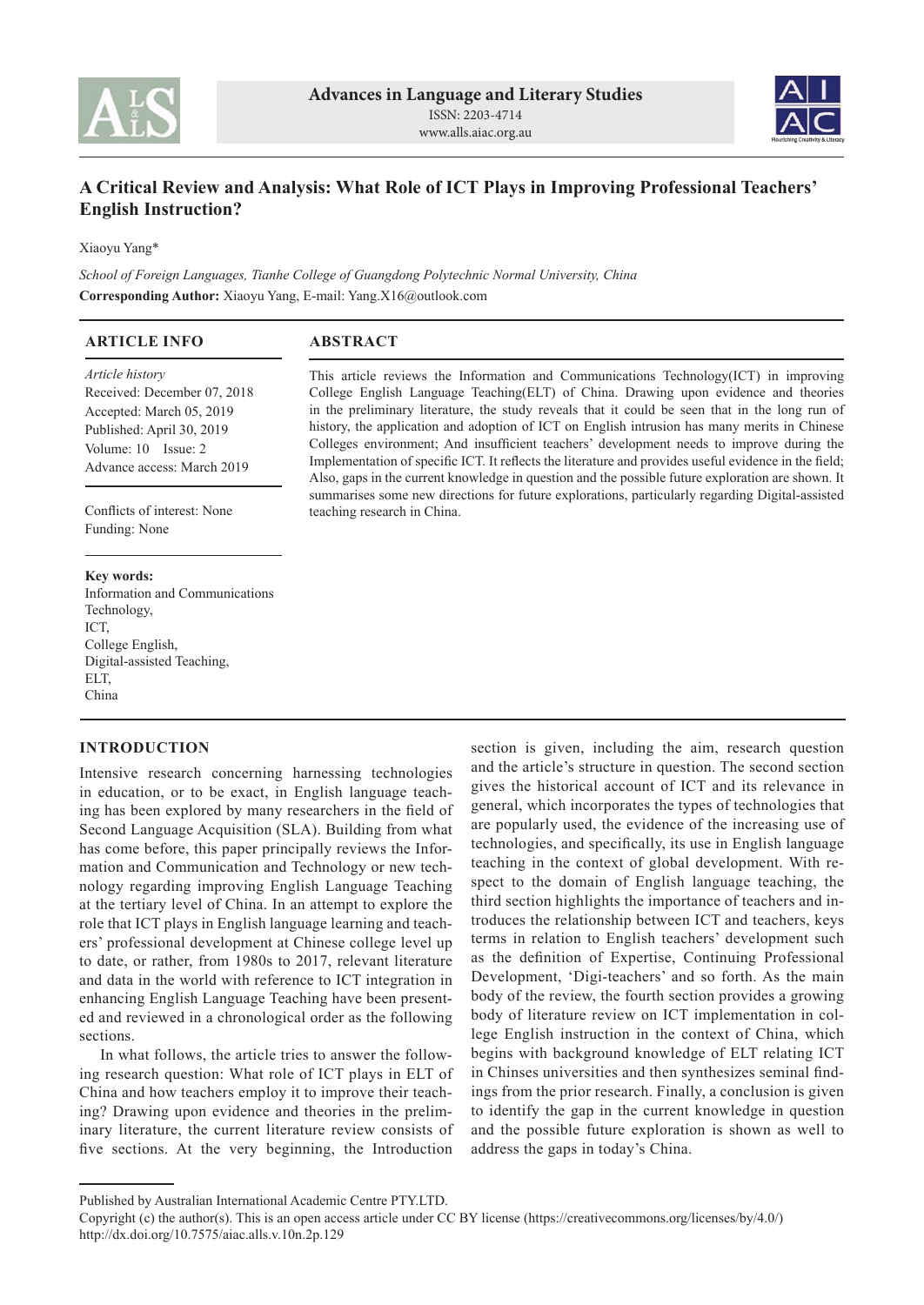### **THE HISTORICAL OVERVIEW OF ICT**

### **Born of The Term--ICT in Education**

 "The use of ICT in education has a relatively short history" (Wellington, 2005, p. 25). At the very beginning of the early 1980s, societies made a start with paying more attention to the development of technology and its good impacts in education (Gudmund, cited in Pelgrum & Law, 2000). During this period, computers had been introduced by many education systems (T.Neville, cited in Pelgrum & Law, 2000). Subsequently, it was near the end of the 1980s that the terminology of 'information technology (IT)' occurred in the research field and was used for describing the "store and retrieve information" technics (Pelgrum & Law, 2000, p.19). Later, approximately in 1992, the term of "information and communication technologies" as ICT appeared with the utilization of e-mail (Pelgrum & Law, 2000, 19). It was until the end of the twentieth century that ICT was not only as a "school subject" that needed to be learned by students but also a "facilitator for major education reforms" (Pelgrum & Law, 2000, p.21).

#### **Types of ICT in Language Education**

The ubiquity of technology is generally recognized. In terms of the types of ICT, first and foremost, literature about ICT-related language learning was in line with the Computer-assisted Language Learning (CALL)'s history (Levy, 1997, cited in Hu, 2009). As the principal representative of ICT use in the past, specifically speaking, Computer-assisted Language Learning (CALL) commenced at the early 1970s (Levy, 1997). Nowadays, great shifts have been met too. With the development of science in the world, in contrast, new technologies are expanded to several types these days, as introduced by Goodwyn, Protopsaltis and Fuller's report in 2009, technologies such as "Interactive whiteboard", "Cameras, Laptops", "VLE (Virtual Learning Environment)", "Blogs", "PCs", "Internet", "Emails", "Lasers", "Facebook", "YouTube", "Intranet", "Cat-cams", "Projectors", "Microscopes", "Podcasts", "Various software" and so on, are all in the range (pp.8-9), which could be found in many places or classes in some educational systems. Typically, aside from these forms introduced above, in some specific educational contexts, there is some proposed ICT-related model being employed in language education as well, such as ICT-based audio-video speaking class (EAVSC), MOOC-based (Massive Open Online Course) micro lesson system, etc..

### **ICT in English Language Education Internationally**

Numerous studies done by researchers have once delineated whether computer technology was effective to the classrooms and students or not (Gilakjani, 2014). Historically, certain advantages have already been confirmed by those instructions and courses based on technologies (Li & Ni, 2012). Specifically, in accordance with what has been summarised by some academics, previous research has also affirmed that ICT could bring some benefits in Foreign Language Education. Apple Education Inc. illustrated this point clearly by saying that the contributions of Computer-integrated in teaching and learning were numerous (Gilakjani, 2014). In a literature review conducted by Golonka, Bowles, Frank, Richardson, and Freynik (2014), the review concluded the evidence that a variety of technologies provided "some measure of efficacy" in foreign language learning processes (p.92). More specifically, it was said that technology innovation could "increase learner interest and motivation", "provide students with increased access to target language input", "interaction opportunities", "feedback", "provide instructors with an efficient means for organizing course content and interacting with multiple students" (Golonka et al, 2014, pp.70-71).

In the case of ELT, "the integration of technology in the ELT has undergone a dramatic shift in the past 25 years" (Dudeney & Hockly, 2012, p.533). It could be seen that the new ICTs that were applied to ELT were developed and advocated not only in developing but also developed countries in history. This was exemplified by the Conectar Igualdad programme in Argentina, which combined with the netbooks into all secondary schools invested by Ministry of Education and the content of English language learning co-funded by British Council (Dudeney & Hockly, 2012). It was such a representative of the combination between language learning and the application of new technologies. Nowadays, it is obvious that teachers use ICT frequently in English language classes. For example, one teacher asked the students to share their pictures about language knowledge on the Chinese Application programme—Wechat (One mobile chatting application in China) group, which made it into blended learning. Correspondingly, some similar explorations like it in China will be discussed in detail.

#### **ICT-RELATED TEACHER DEVELOPMENT**

### **Relevant Terms of Teachers' Development**

"Teachers are at the heart of the educational process" (OECD, 1989, cited in Day, 1999, p.1). Similarly, from Hargreaves and Fullan's point of view, the educational innovation must put the teacher quality in the spot otherwise the failure would be encountered (1998, cited in Hu & McGrath, 2011, p. 44). As has been identified, the current review will be mainly restricted to teachers' development as follows.

### **ICT-Related Expert Teachers**

With respect to teacher development, according to Day (1999), "the meaning of teachers' development is located in their personal and professional lives and in the policy and school settings in which they work" (Day, 1999, p.1). Regarding "personal and professional lives", it was revealed that the "individual expertise" is very important other than the external factors. Goodwyn (2011) states that "Expertise is associated with knowledge and skill, but also with value" (p. 9). In Hattie's words, "Expert teachers are passionate about teaching and learning" (Goodwyn, 2011, p.154). As to ICT-related instructions in question in expert teachers prin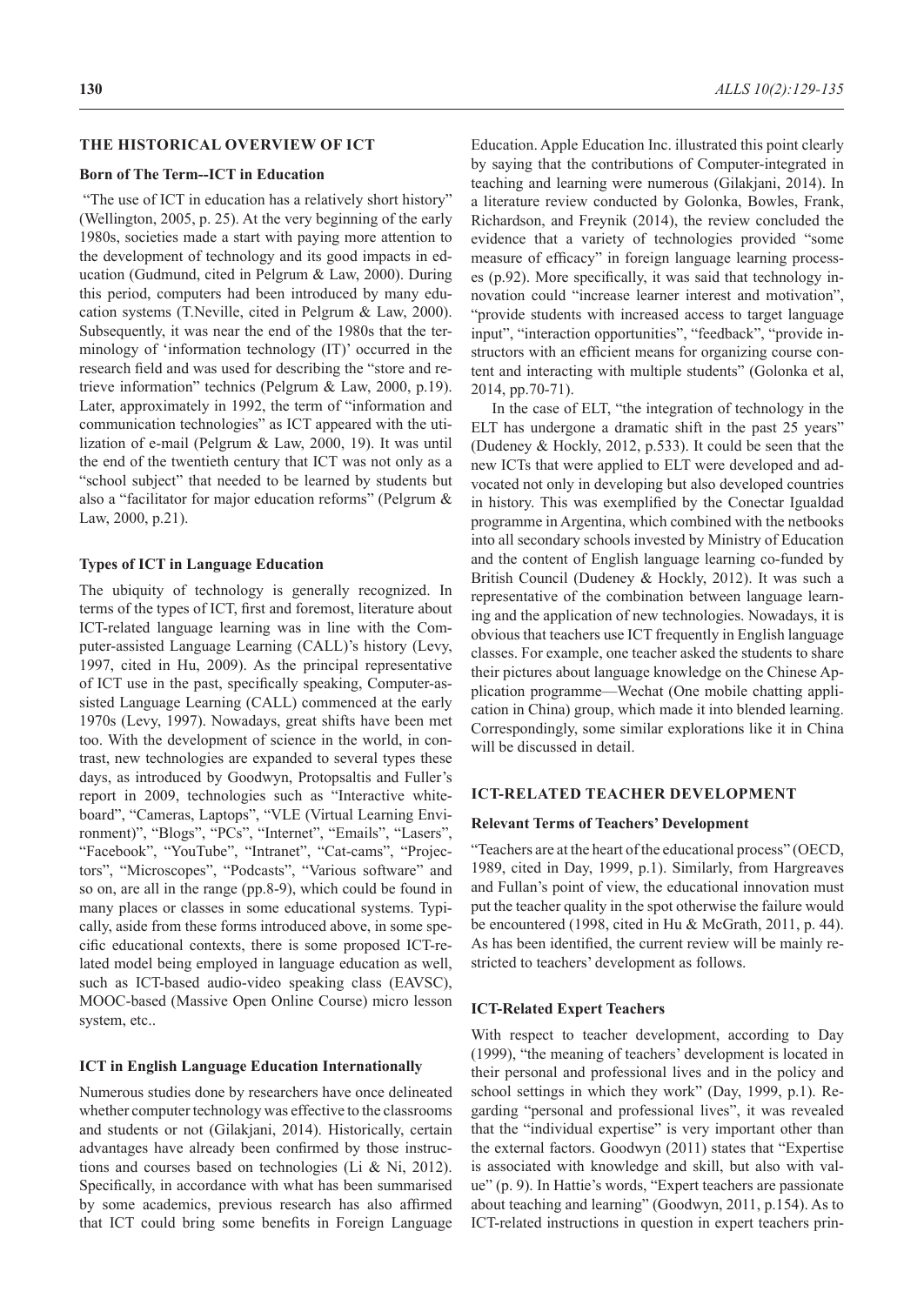cipally means that "teachers consider the use of technology as an integral part of their teaching" (Goodwyn, Protopsaltis &Fuller, 2009, p.8). Briefly, teachers' value and skills mentioned above would be easily found in past research as below.

### **ICT-Related Teachers' CPD**

Professional Development refers to "skills and knowledge attained for personal as well as career development" (Ahuja, 2015, p.11). Teaching per se requires teachers to be in a state of "Continuing career-long Professional Development" (Day, 1999, p.1). As Watson (2001) conveys, teachers' capability and wish to use ICT into teaching could be strongly related to their professional development (Hu, 2009). Teachers' competences of ICT have become "an important index of the teacher professional development".

(Wu & Ling, 2011, p. 33). In Chinese higher education, "Continuing profession Development (CPD) for in-service teachers" has recently been emphasised by both "government policy" and "academic research" (Hu, 2007, p.278). Additionally, in those programmes concerning CPD training, it was pointed out that teachers' feedback about their input CPD opportunities should also be taken into consideration in that they would be in turn good for the training providers (Karagiorgi & Charalambous, 2006, cited in Hu, 2009).

#### **ICT IMPLEMENTATION AND DIGI-TEACHERS**

### **Teachers Change ICT Implementation**

Factors influence on the successful integration of ICT has been discussed by investigators. The success of technology implementation could result from "necessary equipment", "competent staff", "technical support", "teaching of others to use it correctly" (Gudmund, cited in Pelgrum & Law, 2000, p. 7). Among the above factors, teachers' role in employing new technologies on their instructions has been generally addressed by researchers throughout the world. "Having the infrastructure in schools seemed to be the most important factor that has enabled teachers to use technology" (Goodwyn, Protopsaltis & Fuller, 2009, p. 57), which of cause makes the ICT integration happened. However, it could be verified that "the software itself was not responsible for higher or lower achievement" (Gilakjani, 2014, p.147), it was the "stable instructional understanding", "main technical support" and "teachers' cooperation" who could be the milestone to achieve the good outcomes (p.147). Teachers have met great changes in the "fast-paced technological change" environment and they are directly changing the classroom as well. (Goodwyn, 2000, cited in Goodwyn, 2011, p.111).

As such, the influences on ICT by teachers are discussed by many investigators in the changing global world. During the implementation of ICT in education, teachers' role in computer technology use could be classified into five categories including "planner, manager, facilitator, guide and participant" (Ryba & Anderson, 1990, cited in Gilakjani, 2014, p.149), It is widely agreed that "teacher professional development (TPD)" is such a fundamental element in the development of education, in particular, in the "application of technology to enhance learning" (Tondeur, Forkosh-Baruch, Prestridge, Albion, & Edirisinghe, 2016, p.110). Similarly, in the light of the literature review by Mumtaz (2000), it was shown that "teachers' beliefs about teaching and learning with ICT are central to integration" as well (p.319).

#### **Better ICT Integration Needs Digi-Teachers**

In terms of ICT, Gilakjani (2014) claims that computer integration needs the "teacher who learns the computer technology and use it in teaching and learning so that students learning is increased" (pp. 147-148). Regarding successful teachers, the term of Digi-teachers could be the best answer to describe the successful ICT-related teachers. Firstly, "'Digi-teachers' have normalised the use of digital and other technologies in the classroom and they use every kind of technology" (Goodwyn, 2011, p.123); Secondly, Digi-teachers " 'adapt' the technology to fit the needs of the lesson and of the students" (Goodwyn, 2011, p.123). In short, they could "make the best use of digital and other technologies, using technology is in harmony with their fundamental teaching approach" (Goodwyn, Protopsaltis &Fuller, 2009, p. 6).

### **ICT-RELATED ELT IN CHINESE CONTEXT**

#### **ELT in Chinese Colleges**

With the largest population on the earth, correspondingly, China has the largest numbers of English learners as well (Hu, 2009). It is generally recognized that ELT is such a hot topic in China that is explored and studied by many educators and scholars. Campbell and Yong (1993) described the traditional images of ELT in China as "textbooks and classrooms exercises are often tedious", "no other way to learn a foreign language", "grammar analysis is crucial to foreign language learning", "teacher should dominate the classroom while students listen passively and engage in exercises on command" (Hu, 2009, p.102).

College English teaching went through three periods of time to develop since the foundation of China: first, being neglected from 1949 to 1977; second, being restored from 1978 to 1985; and last, having met great development and being guided by National College English Curriculum (NCEC) from 1986 to date (Han, 2008). As is known to all, English as a Second Language (ESL) is so popular with many language learners of Chinese universities. After the National Tertiary Education Entrance Examination (Gaokao in Chinese), college freshmen generally have already had at least six years of learning experiences of English (Xiong, 2008). During their college time, the English course is mandatory (Hu, 2009). As for the language learners' population, there are millions of English as a Foreign Language (EFL) learners attended English classes and in September 2000, it has up to 2 million enrolled university students (Wu, 2001); As to teachers, there are more than 50000 in-service En-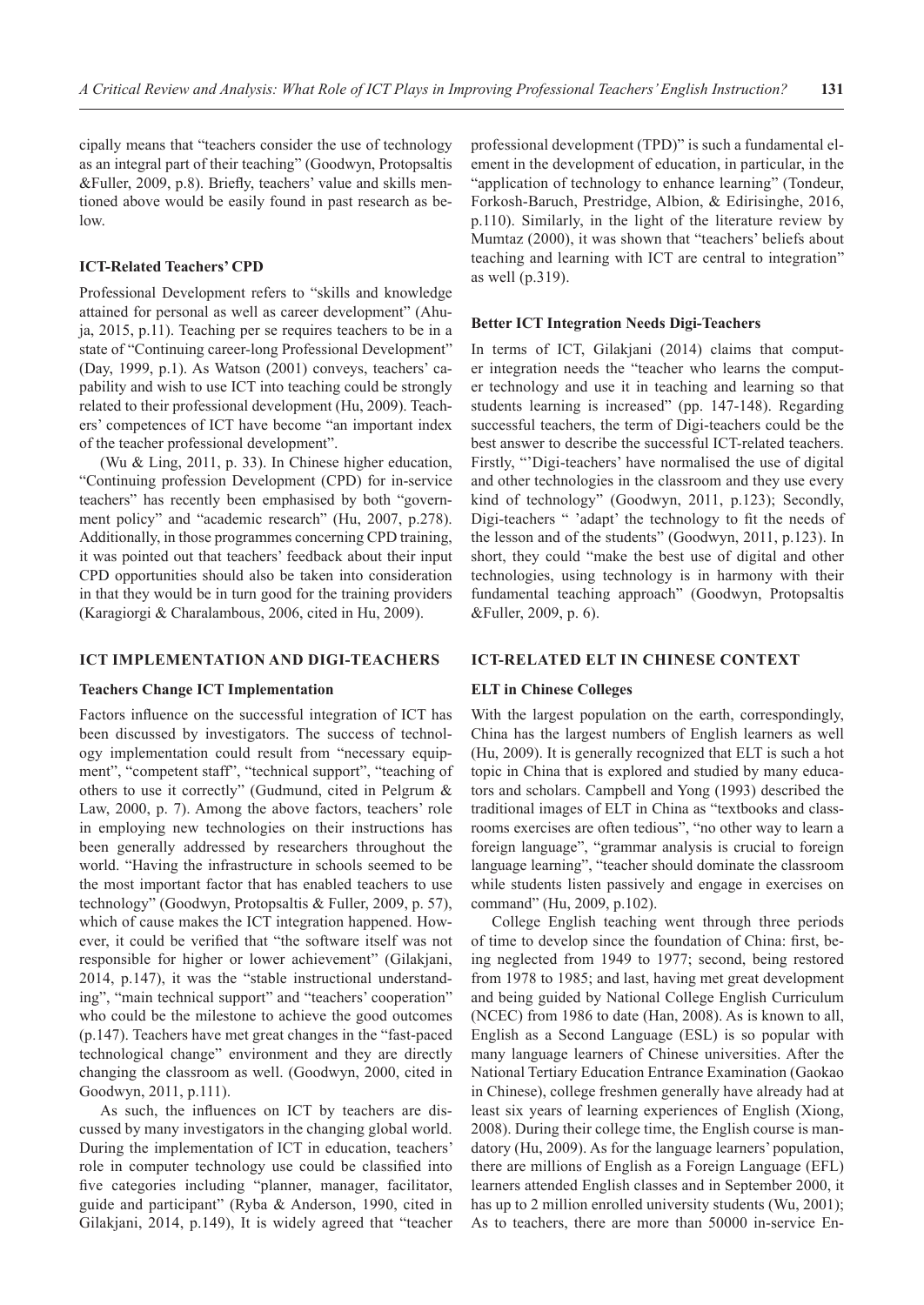glish teachers in Chinese universities (Wu, 2004, cited in Xiong, 2008).

#### **Policy Documents Concerning ICT**

In the past of Chinese English learning classes, as is known to most of the researchers in the field of SLA, traditional Chinese English learning classes emphasised teacher-centred learning. Nonetheless, in 2002, by contrast, computer-based college English teaching was becoming pervasive by the advocating of the Ministry of Education (Ren & He, 2014), which was an encouragement for student-centred learning. With the development of globalization, the "introduction of digital technologies into teaching and learning" often exhibits on the "curriculum mandates" (Gao, 2012, p.162). In 2003, the Ministry of Education of China initiated an innovation about the College English Curriculum, as a result, College English Curriculum Requirements (CECR), published in 2004 (Xiong, 2008). CECR (2004) was one of those examples that illustrating the English-teaching at the tertiary level's education of China (Gao, 2012). According to CECR (2004), the student-centred learning with the usage of new computer-based multimedia teaching model was focused, which reflected on the policies that the Ministry of Education advocated. Later, College English Curriculum Requirements (Department of Higher Education, 2007) also emphasised the importance of students' communication skills, which also clarified that teaching should be underpinned by "computer- and classroom-based teaching models" as well as "practice and shift from teacher-centred pattern to a student-centred pattern" (pp. 25-26; Lu, Li & Du, 2009, p.49).

More recently, in the light of the proposal of National Medium and Long-term Educational Reform and Development Plan (2010-2020), it was said that "enhance the construction of web teaching resource system, explore the web learning curriculum, and innovate the web teaching mode" are required to accelerate the "educational informatization process" (Zhang & Zhang, 2017, p.155).

#### **ICT in Tertiary ELT of China**

In the Chinese context, similar to the international development, briefly speaking, it was after the end of Cultural Revolution, during the period of the 1980s in China that the educational technology started to develop such as the using of many audio and video materials in schools' labs (Li & Ni, 2012). Generally speaking, "eastern China has more technology resources than the western part of China, and urban schools have more technology resources than rural ones" (Li & Ni, 2012, p. 147).

As introduced, in colleges of China, because of a large number of students, insufficient English teachers, and infrastructure, teacher-centred methodology and problems as such (Hu, 2009), the ICT-related ELT, could be a good choice to replace the old teaching ways (Meng, 2005). In addition, the technological infrastructure and technological integration policies developed by the Chinese educational system at the same time make it more applicable for English learning and teaching in China (Li & Ni, 2012).

### **Outcomes of ICT Implementation at the College Level**

Overall, in the context of China, from 1988 to 2011, researchers have provided a comprehensive review of research on the ICT as an assisted tool in college English learning, accompanied by published 22 scholarly monographs, including Modern educational technology and foreign language teaching, Computer Assisted Second Language Research Method and Application, Computer Assisted Language Teaching: Theory and Practice and so on (Ren & He, 2014). The relevant research has discussed more on the establishment of College English teaching (Ren & He, 2014), which proved that a beneficial outcome could be produced by ICT integration.

Specifically, a series of carefully documented studies have demonstrated the advantages of ICT integration in English language learning of Chinese colleges. In order to optimize the effectiveness of language learning, not only as some popular new technologies mentioned in the above section, but there are also many special technologies used in the teaching of Chinese higher education. For instance, by having compared the differences between the traditional English and computer-based college English teaching, or rather, one group was given instructions of CALL, whereas others in the traditional way, Feng and Zhang (2005) found the affordance of Computer-based English teaching. Likewise, more specifically, under the direction of College English Curriculum requirements in 2004, Li (2007) proved that the college English teaching based on computer work could be good for improving the students' ability of "self-directed learning" (p.32). Typically, in the context of audio-video speaking class, based on a student-centred teaching model, Lu, Hou, and Huang (2010) found that in an "English audio-video speaking class(EAVSC)", with the help of computer-assisted language learning(CALL), it was very applicable to improve the students' communicative language abilities of the researcher's university, in particular, their abilities of speaking (p.101), which was a good model of ICT integration on English language teaching. More recently, in terms of college English teaching, Zhang and Zhang (2017) introduced the application of MOOC-based (Massive Open Online Course) micro lesson system, which could "enrich the teaching contents', "enlarge the multiple interactions", "improve the learning efficiency" and "realize the ubiquitous teaching" (p. 155). According to the researcher, not only it could help student's mastery language knowledge multi-interactionally, but also build a bridge with teachers and students for making communication easier (Zhang & Zhang, 2017), which is also one new technology as a model that could promote the English language learning.

By contrast, this point does not elide that, not every ICT implementation is always good for language learning in the context of China universities. There is some practical problem such as "…school have been made hugely anxious about the 'bad effects' of the new technologies, viewing the internet as a giant source of cheating." (Goodwyn, 2011, p. 121). However, as the current review based on the benefits, therefore, the critical reflection would mostly base on the benefits instead. That is, it is not going to be discussed in detail under the present framework.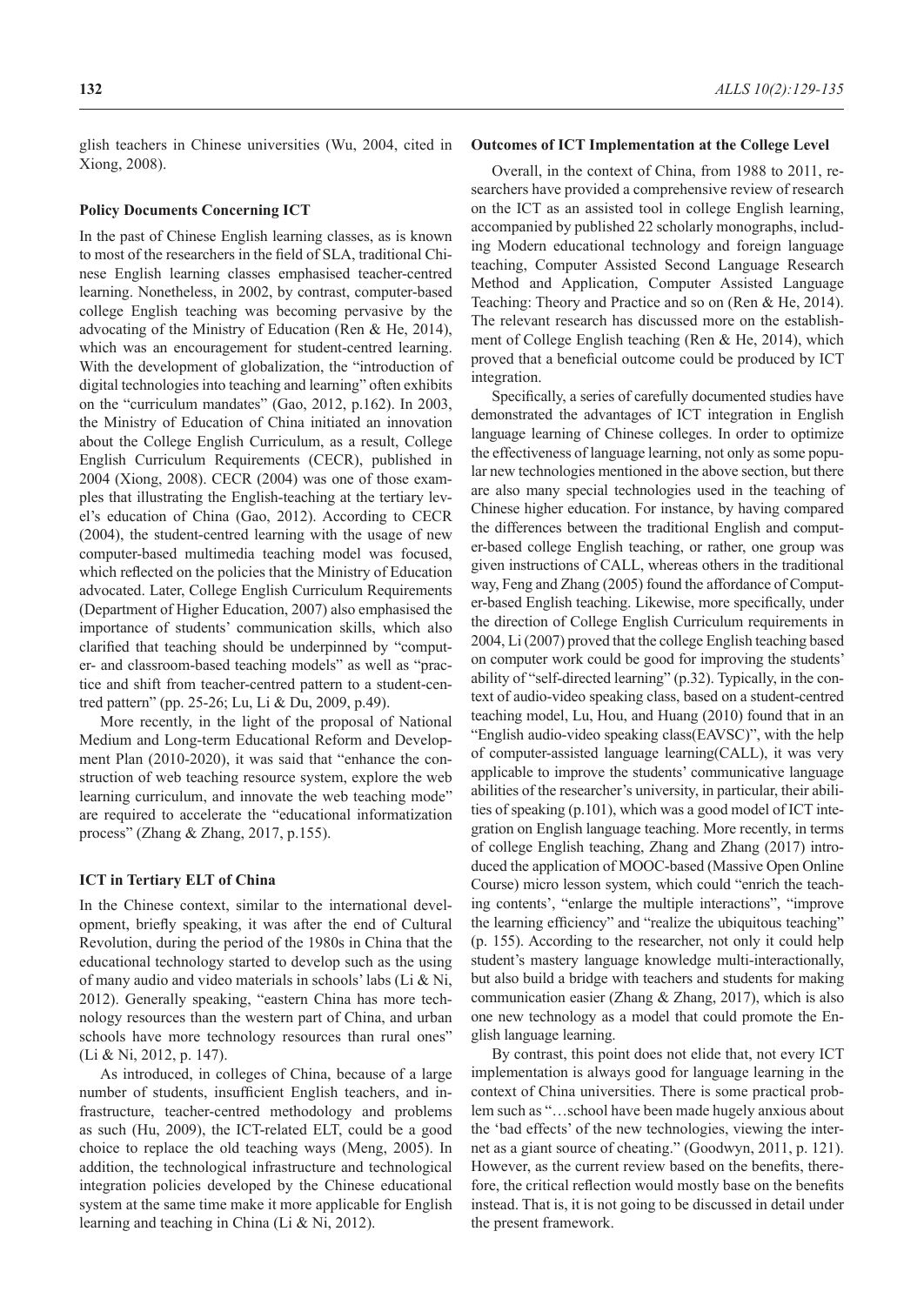### **Relevant Research on ICT at the College Level**

As has been discussed above, there remain many challenges for teachers' development to further success of ICT integration in a variety of different contexts. Particularly, in China, on the one hand, ICT brings great impact on English teaching as well as learning. On the other hand, it is proved that teachers' competence is associated with the outcome of ICT-related learning. Hence, the new technologies integration in English language learning and the role of English teacher are two important variables which are often discussed together by many educators in China. As Lang (2013) summarised at the International Conference on Information, Business and Education Technology (ICIBET), the use of ICT could optimize the teachers' teaching as well as improving the students' self-learning, but "a better outcome depends on teachers' ability to use technology to support pedagogical learning objectives" (p.1222). Many researchers shared the same perspectives towards the relationship between the two variables as follows:

According to the research from Hu (2007), as one of those branches of English, English for Business Purposes (EBP) became one of those subject courses at the end of 2006 (Hu, 2007). From the perspectives of English for Business Purposes (EBP), Hu conducted a qualitative case study to understand the uptake of ICT in EBP teaching. The results showed that influenced by the higher educational teachers' attitudes and beliefs towards ICT, ICT pedagogy could make sense during the process. It was also suggested that the ICT pedagogy model that could help to improve teachers' application in teaching practice with ICT should be developed. As the researcher concluded, the findings provided evidence that connecting the teachers' professional change with the better adoption of ICT pedagogy.

Under the context of using the Computer Assisted Language Learning (CALL), similar to Hu's survey, Xiong (2008) investigated the teachers' attitude in one Normal University of China via questionnaires and interviews. As the teachers said in the interview, the main problems coming out during their use of CALL consisted of "technical support", "workload", "pedagogy", "professional development" (p.126). In particular, the findings disclosed that teachers' professional development of CALL, including "techniques and pedagogies" of technology, was not enough either (p. iii). Even if there was an overall introduction of CALL, most teachers still could not use them properly and they did not know CALL in-depth. In addition, the researcher presented a model which could try to overcome the predicament that teachers faced.

By having observed the researcher's own audio-video speaking classes, from the correlated data and questionnaires analysis, Lu, Huang, and Sun (2008) found that the teacher's role in a computer-based teaching context was multidimensional. According to the researchers, the roles of teachers incorporated an "activity designer", "organizer", "coordinator", "the source of background information", and "assessor" (p.78). The findings of Lu et al.'s study also indicated that these competencies would obviously affect both the students' listening, speaking skills and language proficiency. From their research, likewise, it could be revealed that the development of teachers' knowledge is essential for the development of ICT-related language learning.

After having examined both the use of ICT pedagogy of higher education and again, the factors influencing seven instructors' English for Business Purpose (EBP), Hu and Webb (2009) worked out that there was a conflict between the teacher-centred pedagogy and the student-centred pedagogy which was directly influencing ICT implementation's outcome. From the research results, it could be seen that to some extent, even if the student-centred is advocated, the traditional pedagogy is stand still. Hu and Webb also recommended that curriculum developers and policymakers should focus on the shift on ICT related stipulation. That is, teachers' professional skills should be paid more attention and strengthened in that the teaching pedagogy is indeed concerning teachers' expertise or continuing professional development.

From the teachers' point of view, Qiao and Wang (2009) did an analysis for teachers' need when using ICT in one Normal University, incorporating 128 questionnaires results. The survey indicated that most of the teachers required to mastery the capabilities on "web design software", "Learning Management System", "electronic resources for teaching", additionally, only a few teachers on fundamental knowledge like e-mail. Teachers also expressed that they needed to know how to integrate the new technologies successfully in classes. The research done by Qiao and Wang again demonstrated that professional training was called for by teachers as well, which also illustrated that in-service teachers CPD is necessary in the changeable world context and more successful Digi-teachers are required.

In the context of a national reform whose emphasis was the ICT use for college English teaching, Hu and McGrath (2011) investigated the ICT-related teacher development in college China. They did an investigation about the teachers' opinions on the ICT use which found that it was the 'limited ICT skills' and "pedagogic expertise" impeded the ICT use in English language teaching. Furthermore, it could also be found that those teachers' positive attitude on ICT was waning as the "inadequate support" and "training" (Hu & McGrath, 2011, p. 41). Sincerely, the researchers additionally put forward an "ICT-based CPD model for language teachers" (p.41).

In Gao (2012)'s research, the researcher compared the ICT integration policy and the real operation on college English learning by interviewing the teachers' attitude towards the ICT in pedagogy and found that the technology-supported English teaching was not that complied with the policy. Obviously, it was found that there was a lack of specialist knowledge in the pedagogy of teachers in that there was insufficient pedagogic training in teachers' pre-service and in-service training. According to the researcher, a "national professional development program" was proposed (p.173), which proves that an emergency of CPD is needed for teachers who should be improved to make good use of the ICT implementation in the future.

Taken together, this part presented the finding during the year from 2007 to 2017. Based on the research in one de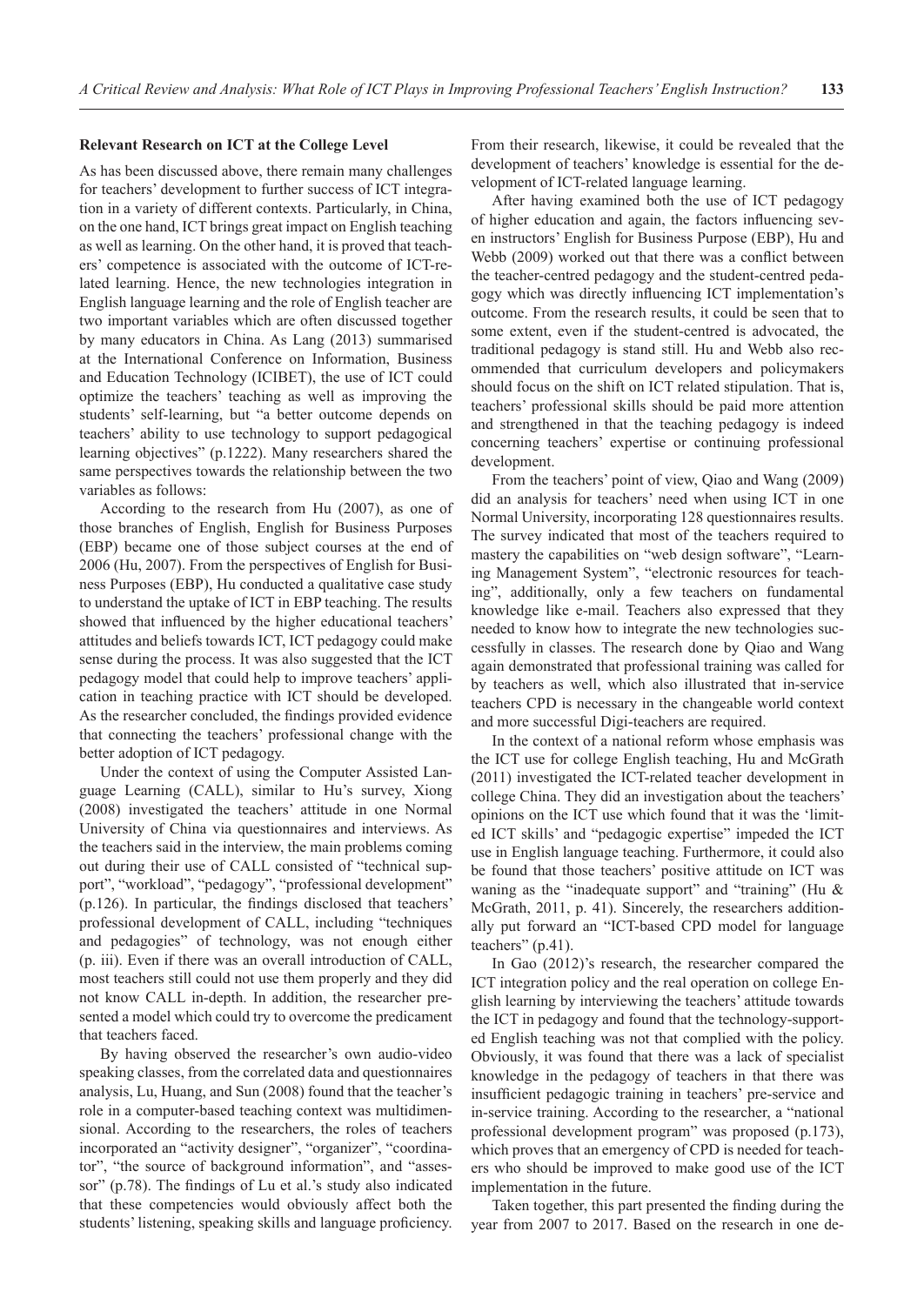cade, it could be seen that information and communication technologies play an important role in college English language education of China. By primarily using the questionnaires and interviews, much research shared similar ideas and enriched others' results which altogether demonstrated that ICT integration is beneficial in English language teaching. Nevertheless, to maximize the good of ICT in English instruction, that one crucial variable is what the teachers need to do during the implementation should not be ignored. The literature indicated that even in the latest studies, the CPD related problem did not be solved either. As Goodwyn, Protopsaltis, and Fuller said, "Training and ongoing support is required for teachers to appropriately use new technologies and to support their selection of appropriate media and software" (2009, p. 68). Training of Teachers' utilization of ICT is becoming an important issue involved in the higher education institutions (Qiao & Wang, 2009). Researchers were able to see the same problems from different technological context. What they emphasised is that the teachers' development is so crucial for the harnessing of technologies in English teaching at the universities and the universities are urgently needing Digi-teachers to make ELT more effective and valuable in the future education.

In a word, in the view of the preliminary studies, it could be seen that teacher development was focused and discussed by many researchers and some solutions to improve the ICT language teaching expertise were given by the giants before as well.

# **CONCLUSION AND FUTURE RESEARCH**

To conclude, ELT of Higher Education is such an important variable in today's education of China. In the light of what has been presented in the above sections, it could be seen that in the long run of history, the application and adoption of ICT on English instruction has many merits in Chinese Colleges environment. During the ICT integration in English language teaching, insufficient teacher's development, which includes the teachers' role, expertise, career CPD and so on, could be one of the most important factors that became the barriers to improve the ICT-related English teaching. That is, teachers professional development is mostly restricted. In order to overcome the difficulties, many ways or models to improve the teacher expertise and enhance the teachers' CPDs were put forward by many educational researchers as well. Additionally, as to methodology, the questionnaires and interviews were popular and well used in previous research.

From a neutral perspective, there are many factors which could decide the successful outcomes for implementing the technologies use in English language instruction of Chinese universities. Nevertheless, what does the college learners' feedback on ICT integration in today's China would be? While internationally, studies about students' perceptions have been explored, and in China, some researchers have paid attention to this aspect as well, the research is not that much. Limited research was conducted to focus on students' perspectives and learning conditions. Though it could be imagined that most of the students would embrace the use of technologies as they are intriguing, different ICT forms may

be applicable for different students from different level and contexts. For instance, some students would experience anxiety before a Computer-based spoken test. As Yang (2017) pointed out, "inadaptability with computer-based spoken English test format" could be one of those affecting factors as well (p.63). Factors such as students' background, gender, vision and so forth could be considered instead. Students' needs and wants in relation to ICT such as in what forms of ICT they like the best needs to be investigated. This issue is worth to gain more attention in depth. Thus, by incorporating more interviewees, research on what the ideas are in college students' mind and how they learn English in the ICT context in Chinese rural areas, will be a starting point in the future. It needs more research with reference to the developing college's students' ICT- related English learning in the years to come. Consequently, ICT-related English learning may become more attractive and plausible among today's college language learners.

### **REFERENCES**

- Ahuja, A. (2015). Professional development of teachers. *Educational Quest- an International Journal of Education and Applied Social Sciences, 6*(1), 11-15. doi:10.5958/2230-7311.2015.00002.1
- College English Curriculum Requirements. (2004). College English curriculum requirements. The Ministry of Education, People's Republic of China.
- Day, C. (1999). Developing teachers: The challenges of lifelong learning. Florence: Taylor and Francis. Retrieved from http://ebookcentral.proquest.com/lib/reading/detail.action?docID=165303
- Department of Higher Education. (2007). *College English curriculum requirements.* Beijing: Foreign Language Teaching and Research Press.
- Dudeney, G., & Hockly, N. (2012). ICT in ELT: How did we get here and where are we going?. *ELT Journal, 66*(4), 533-542.
- Feng, J., & Zhang, L. (2005). Attempt on computer-based college english teaching. *CELEA Journal,* 28(4), 88-91.
- Gao, L. (2012). Digital technologies and english instruction in china's higher education system. *Teacher Development*,*16*(2), 161-179.
- Gilakjani, A. P. (2014). A detailed analysis over some important issues towards using computer technology into the EFL classrooms. *Universal Journal Of Educational Research*, *2*(2), 146-153.
- Golonka, E. M., Bowles, A. R., Frank, V. M., Richardson, D. L., & Freynik, S. (2014). Technologies for foreign language learning: A review of technology types and their effectiveness. *Computer Assisted Language Learning, 27*(1), 70-105. doi:10.1080/09588221.2012.700315.
- Goodwyn, A. (2011). *The expert teacher of english* (1st ed.). Florence: Routledge Ltd. doi:10.4324/9780203844441.
- Goodwyn, A., Protopsaltis, A., & Fuller, C. (2009). Harnessing technology strategy: Celebrating outstanding teachers. Retrieved from: http://dera.ioe.ac.uk/1448.
- Han, H. (2008). *A study of chinese college english teachers in China—their beliefs and conceptual change.*